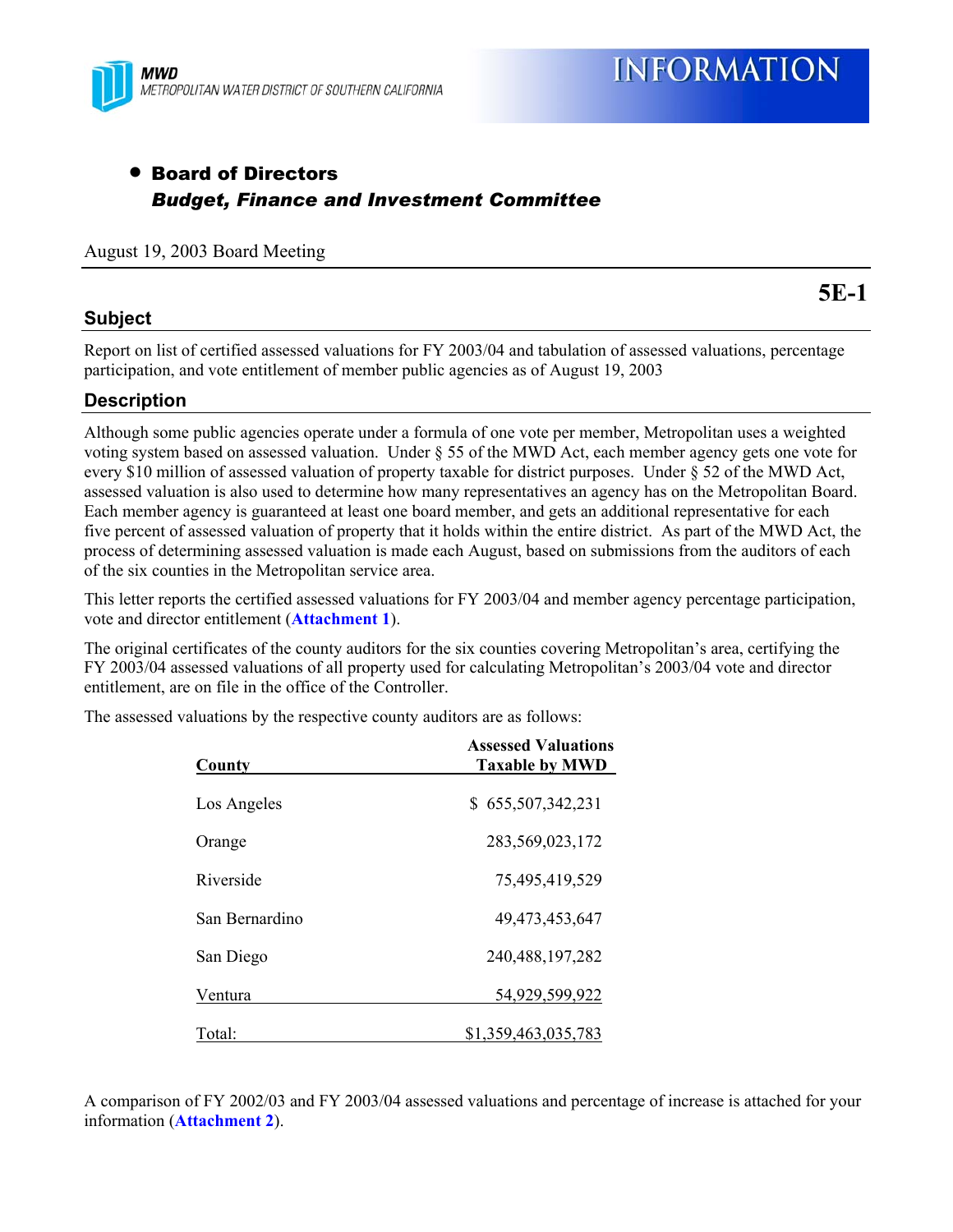## **Policy**

Metropolitan Water District Act, §§ 52, 55 and 305

#### **Fiscal Impact**

Not applicable

q<br>Funilada 8/15/2003 *Date* 

*David I. Furukawa Brian G. Thomas forChief Financial Officer* 

8/18/2003 *Ronald R. Gastelum Date* 

*Chief Executive Officer* 

**Attachment 1 – Vote and Director Entitlement as of August 19, 2003 Attachment 2 – Comparison of Assessed Valuations** 

BLA #2355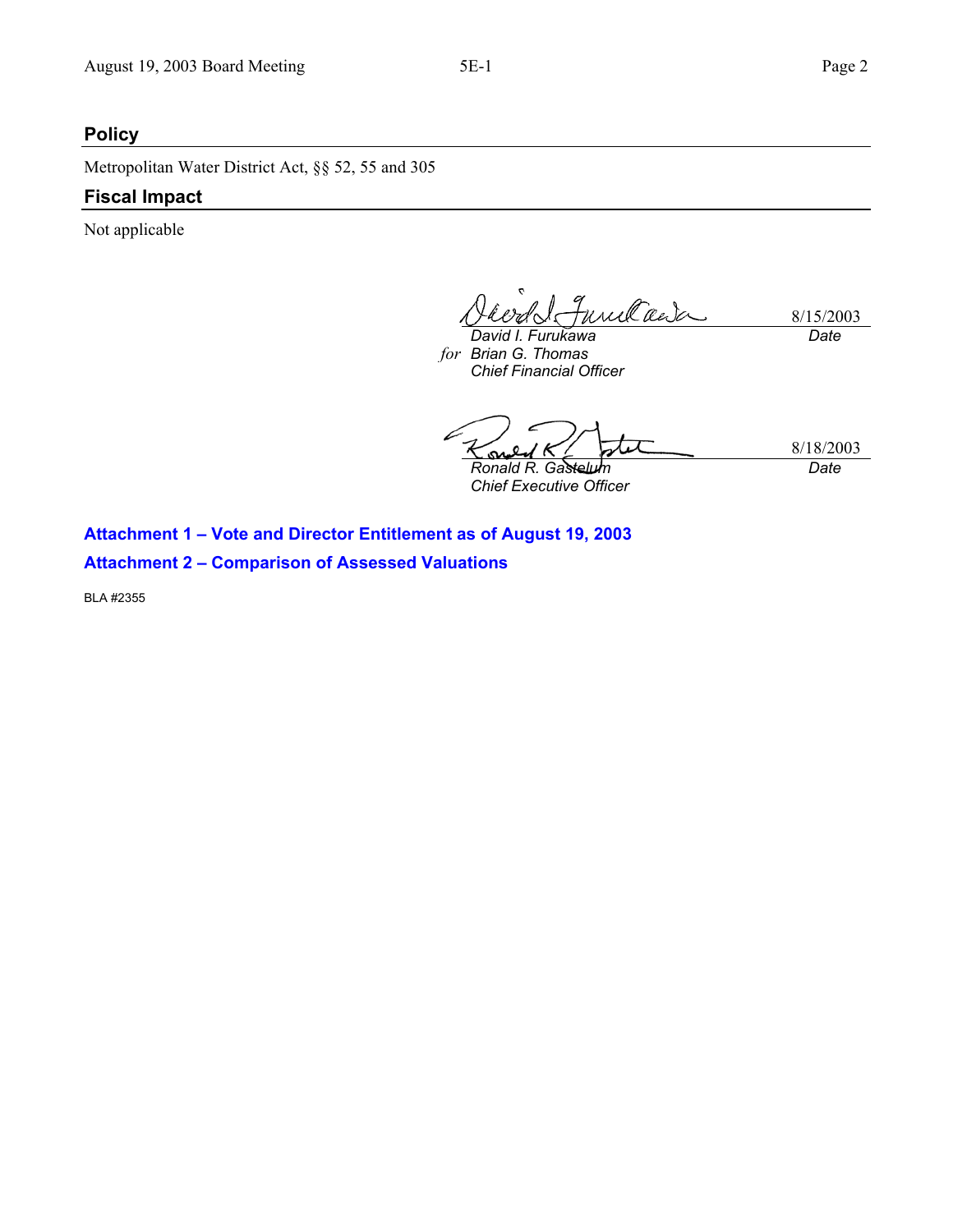## **The Metropolitan Water District of Southern California Assessed Valuations, Percentage Participation, and Vote and Director Entitlement of Member Public Agencies As of August 19, 2003 \*\*\***

|                                               | ∗  | Assessed Valuation  | Percent  | ** Vote     | Director       |
|-----------------------------------------------|----|---------------------|----------|-------------|----------------|
| Member Agency                                 |    | Amount Certified    | of Total | Entitlement | Entitlement    |
| Anaheim                                       | \$ | 24,710,958,670      | 1.84%    | 2,471       |                |
| <b>Beverly Hills</b>                          |    | 13,152,308,797      | 0.98%    | 1,315       |                |
| <b>Burbank</b>                                |    | 12,116,691,978      | $0.90\%$ | 1,212       |                |
| Calleguas MWD                                 |    | 54,213,350,137      | 4.04%    | 5,421       | 1              |
| Central Basin MWD                             |    | 76,649,214,171      | 5.71%    | 7,665       | 2              |
| Compton                                       |    | 2,144,742,244       | 0.16%    | 214         |                |
| Eastern MWD                                   |    | 29,554,798,394      | 2.20%    | 2,955       |                |
| Foothill MWD                                  |    | 8,516,025,410       | 0.63%    | 852         | 1              |
| Fullerton                                     |    | 9,744,027,089       | 0.73%    | 974         | 1              |
| Glendale                                      |    | 15,246,153,374      | 1.14%    | 1,525       |                |
| <b>Inland Empire Utilities Agency</b>         |    | 48,810,929,179      | $3.63\%$ | 4,881       |                |
| Las Virgenes MWD                              |    | 12,712,157,697      | 0.95%    | 1,271       |                |
| Long Beach                                    |    | 24,114,082,931      | 1.80%    | 2,411       |                |
| Los Angeles                                   |    | 260,482,762,084     | 19.40%   | 26,048      | 4              |
| MWD of Orange County                          |    | 231,109,872,183     | 17.21%   | 23,111      | 4              |
| Pasadena                                      |    | 12,834,530,561      | 0.96%    | 1,283       |                |
| San Diego County Water Authority              |    | 237, 148, 863, 258  | 17.66%   | 23,715      |                |
| San Fernando                                  |    | 1,011,385,760       | 0.08%    | 101         |                |
| San Marino                                    |    | 2,848,615,405       | 0.21%    | 285         |                |
| Santa Ana                                     |    | 14,617,604,425      | 1.09%    | 1,462       |                |
| Santa Monica                                  |    | 15,646,115,548      | 1.17%    | 1,565       | 1              |
| Three Valleys MWD                             |    | 34,564,602,954      | 2.57%    | 3,456       |                |
| Torrance                                      |    | 15,778,697,053      | 1.18%    | 1,578       |                |
| Upper San Gabriel Valley MWD                  |    | 49,168,650,828      | 3.66%    | 4,917       |                |
| West Basin MWD                                |    | 91,360,187,990      | 6.80%    | 9,136       | $\overline{2}$ |
| Western MWD                                   |    | 44,576,447,039      | 3.32%    | 4,458       | 1              |
| TOTAL ASSESSED VALUATIONS WITHIN METROPOLITAN |    | \$1,342,833,775,159 | 100%     | 134,282     | 37             |

\* The above valuations include only those which have been certified by the County Auditors, in accordance with Section 305 of the Metropolitan Water District Act, Statutes of 1969, as amended. The certified valuations have been reduced to reflect Homeowners' Property Exemptions and do not include areas excluded from Metropolitan.

\*\* Each member of the board shall be entitled to cast one vote for each ten million dollars (\$10,000,000) of assessed valuation of property taxable for district purposes, in accordance with Section 55 of the Metropolitan Water District Act.

\*\*\* Pursuant to Section 52 of the MWD Act (Chapter 781, Stats. 1998), each member agency shall be entitled to one additional representative for each full five percent of the assessed valuation of property taxable for district purposes.